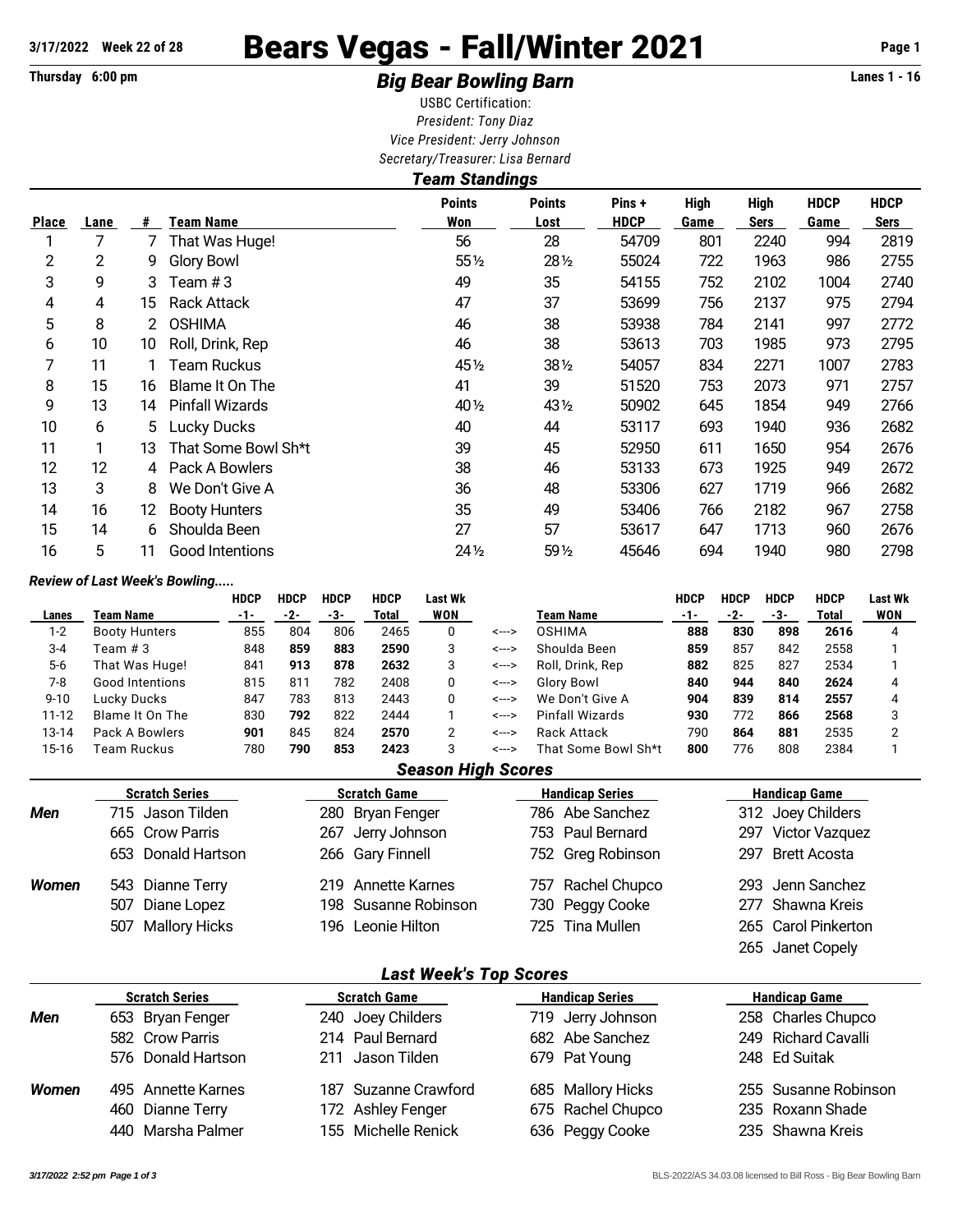**3/17/2022 Week 22 of 28 Bears Vegas - Fall/Winter 2021 Page 2**

| <b>Team Rosters</b>                                                                       |          |    |                    |    |            |            |                     |                                    |                                                |                          |    |        |    |             |             |                |             |
|-------------------------------------------------------------------------------------------|----------|----|--------------------|----|------------|------------|---------------------|------------------------------------|------------------------------------------------|--------------------------|----|--------|----|-------------|-------------|----------------|-------------|
|                                                                                           |          |    |                    |    |            |            | High High HDCP HDCP |                                    |                                                |                          |    |        |    |             |             | High High HDCP | <b>HDCP</b> |
| Name                                                                                      | Pins Gms |    |                    |    |            |            |                     | Avg HDCP Sers Game Sers Game       | Name                                           | Pins Gms Avg HDCP        |    |        |    |             |             | Sers Game Sers | Game        |
| 1 - Team Ruckus Lane 11 HDCP=188 Avg=670                                                  |          |    |                    |    |            |            |                     | 2 - OSHIMA Lane 8 HDCP=242 Avg=609 |                                                |                          |    |        |    |             |             |                |             |
| <b>Tony Diaz</b>                                                                          | 8023     |    | 52 154             | 59 | 549        | 224        | 732                 | 285                                | Peggy Cooke                                    | 8039                     |    | 60 133 |    | 78 469      | 182         | 730            | 260         |
| <b>Richard Cavalli</b>                                                                    | 2109     |    | 12 175             |    | 40 547     | 203        | 672                 | 249                                | Suzanne Crawford                               | 7377                     |    | 51 144 |    | 68 496      | 191         | 700            | 259         |
| Shane Mosley                                                                              | 6345     |    | 42 151             |    | 62 512 201 |            | 698                 | 261                                | Jerry Johnson                                  | 8906                     |    | 57 156 |    | 57 626      | 267         | 741            | 267         |
| <b>Gary Finnell</b>                                                                       | 10275    |    | 54 190             |    | 27 643 266 |            | 689                 | 275                                | Skip Worthington                               | 7417                     |    | 42 176 | 39 | 607 234     |             | 727            | 274         |
| $3 - Team #3$<br>Lane 9 HDCP=225 Avg=629                                                  |          |    |                    |    |            |            |                     |                                    | 4 - Pack A Bowlers                             | Lane 12 HDCP=282 Avg=565 |    |        |    |             |             |                |             |
| Donna Nelson                                                                              | 6335     |    | 48 131             |    | 80 454     | 169        | 714                 | 257                                | Mimi Martz                                     | 6062                     |    | 57 106 |    | 102 378     | 156         | 678            | 256         |
| <b>Mallory Hicks</b>                                                                      | 8671     |    | 60 144             |    |            | 68 507 203 | 732                 | 259                                | Joey Childers                                  | 8935                     |    | 63 141 | 71 |             | 554 240     | 770            | 312         |
| Jason Nelson                                                                              | 10189    |    | 63 161             |    | 53 576     | 212        | 738                 | 266                                | Leonie Hilton                                  | 7012                     | 49 | 143    | 69 | 479         | 196         | 692            | 264         |
| Donald Hartson                                                                            | 11598    |    | 60 193             |    |            | 24 653 262 | 701                 | 285                                | Mark Mullen                                    | 11067                    |    | 63 175 |    | 40 594 227  |             | 687            | 267         |
| 5 - Lucky Ducks Lane 6 HDCP=278 Avg=569<br>6 - Shoulda Been Lane 14 HDCP=308 Avg=536      |          |    |                    |    |            |            |                     |                                    |                                                |                          |    |        |    |             |             |                |             |
| Roxann Shade                                                                              | 8175     |    | 60 136             |    |            | 75 459 182 | 687                 | 259                                | <b>Annette Karnes</b>                          | 9523                     |    | 60 158 |    | 55 517 219  |             | 691            | 277         |
| Darrell Gardner                                                                           | 8485     |    | 57 148             |    | 64 560 203 |            | 740                 | 263                                | Michael Beveridge                              | 6453                     |    | 60 107 |    | 101 406     | 162         | 727            | 266         |
| <b>Emily Brown</b>                                                                        | 6580     |    | 57 115             |    | 94 397 157 |            | 685                 | 253                                | Lori Morgan                                    | 6634                     |    | 51 130 | 81 | 461         | 175         | 719            | 264         |
| Bob Varga                                                                                 | 6137     |    | 36 170             |    | 45 598 223 |            | 698                 | 267                                | James Harmon                                   | 8907                     |    | 63 141 | 71 | 481         | 199         | 712            | 276         |
|                                                                                           |          |    |                    |    |            |            |                     |                                    | <b>Natalie Burns</b>                           | 1727                     |    | 15 115 |    | 94 425 160  |             | 635            | 244         |
| 7 - That Was Huge! Lane 7 HDCP=187 Avg=670<br>8 - We Don't Give A Lane 3 HDCP=335 Avg=505 |          |    |                    |    |            |            |                     |                                    |                                                |                          |    |        |    |             |             |                |             |
| Michelle Renick                                                                           | 8483     |    | 60 141             |    | 71 484 191 |            | 699                 | 264                                | <b>Randy Stucker</b>                           | 2871                     |    | 21 136 |    | 75 432 188  |             | 663            | 267         |
| <b>Ashley Fenger</b>                                                                      | 8358     |    | 60 139             |    | 72 482 187 |            | 704                 | 256                                | Shawna Kreis                                   | 5068                     |    | 53 95  |    | 112 346     | 161         | 694            | 277         |
| James Renick                                                                              | 10836    | 59 | 183                |    | 33 619     | 254        | 724                 | 291                                | George Jacks                                   | 8168                     |    | 63 129 |    | 81 450 173  |             | 721            | 256         |
| <b>Bryan Fenger</b>                                                                       | 13062    |    | 63 207             |    | 11 701     | 280        | 743                 | 295                                | <b>Roland Harris</b>                           | 9158                     | 63 | 145    |    | 67 506      | 194         | 716            | 262         |
|                                                                                           |          |    |                    |    |            |            |                     |                                    | Stephanie Stucker                              | 0                        | 0  | 140    | 72 | 0           | $\Omega$    |                |             |
| 9 - Glory Bowl Lane 2 HDCP=251 Avg=599                                                    |          |    |                    |    |            |            |                     |                                    | 10 - Roll, Drink, Rep Lane 10 HDCP=263 Avg=587 |                          |    |        |    |             |             |                |             |
| Jenn Sanchez                                                                              | 7281     |    | 60 121             |    |            | 89 438 197 | 726                 | 293                                | Lisa Bernard                                   | 6415                     |    | 60 106 |    | 102 412 150 |             | 721            | 253         |
| Susanne Robinson                                                                          | 8468     |    | 62 136             |    | 75 465     | 198        | 696                 | 275                                | <b>Wayne Thomas</b>                            | 9003                     |    | 60 150 | 63 | 506         | 193         | 692            | 255         |
| Abe Sanchez                                                                               | 9683     |    | 57 169             |    | 45 630 237 |            | 786                 | 275                                | <b>Paul Bernard</b>                            | 10325                    |    | 57 181 |    | 35 645 243  |             | 753            | 279         |
| Greg Robinson                                                                             | 10936    |    | 63 173             |    |            | 42 590 245 | 752                 | 289                                | Marsha Palmer                                  | 9003                     |    | 60 150 |    | 63 494 186  |             | 695            | 255         |
| 11 - Good Intentions Lane 5 HDCP=281 Avg=565                                              |          |    |                    |    |            |            |                     |                                    | 12 - Booty Hunters Lane 16 HDCP=189 Avg=667    |                          |    |        |    |             |             |                |             |
| Diane Lopez                                                                               | 6581     |    | 48 137             |    |            | 74 507 182 | 691                 | 252                                | Adam Calcott                                   | 6106                     |    | 33 185 |    | 31 629      | 233         | 751            | 261         |
| Janet Copely                                                                              | 4544     |    | 39 116             |    | 93 413     | 166        | 708                 | 265                                | Ed Suitak                                      | 8369                     |    | 60 139 |    | 72 486      | 187         | 732            | 264         |
| Jose Lopez                                                                                | 7049     | 48 | 146                |    | 66 527     | 203        | 705                 | 245                                | Pat Young                                      | 4500                     | 27 | 166    |    | 48 563      | 212         | 679            | 254         |
| Mark Versaggi                                                                             | 7972     | 48 | 166                |    | 48 575     | 231        | 716                 | 275                                | Victor Vazquez                                 | 10621                    |    | 60 177 |    | 38 615      | 254         | 708            | 297         |
|                                                                                           |          |    |                    |    |            |            |                     |                                    | <b>Ernie Rhoads</b>                            | 4889                     |    | 33 148 |    | 64 544 213  |             | 741            | 277         |
| 13 - That Some Bowl Sh*t Lane 1 HDCP=341 Avg=498                                          |          |    |                    |    |            |            |                     |                                    | 14 - Pinfall Wizards Lane 13 HDCP=332 Avg=509  |                          |    |        |    |             |             |                |             |
| Carol Pinkerton                                                                           | 7928     |    | 63 125             |    |            | 85 438 178 | 705                 | 265                                | Charles Chupco                                 | 8816                     |    | 57 154 |    | 59 521 205  |             | 705            | 259         |
| Jeff Pinkerton                                                                            | 5831     |    | 54 107 101 372 153 |    |            |            | 675                 | 253                                | Jane Chupco                                    | 6543                     |    | 57 114 |    | 95 416 166  |             | 692            | 260         |
| <b>Courtney Pinkerton</b>                                                                 | 5534     |    | 51 108 100 391 143 |    |            |            | 704                 | 248                                | Daniel Chupco                                  | 5664                     |    | 42 134 |    | 77 453 183  |             | 684            | 262         |
| <b>Scott Pinkerton</b>                                                                    | 9972     |    | 63 158             |    |            | 55 570 224 | 741                 | 281                                | Rachel Chupco                                  | 5804                     |    | 54 107 |    |             | 101 421 192 | - 757          | 304         |
| 15 - Rack Attack Lane 4 HDCP=215 Avg=639                                                  |          |    |                    |    |            |            |                     |                                    | 16 - Blame It On The Lane 15 HDCP=211 Avg=644  |                          |    |        |    |             |             |                |             |
| Dan Dansereau                                                                             | 8824     |    | 60 147             |    |            | 65 538 213 | 738                 | 279                                | <b>Brett Acosta</b>                            | 7786                     |    | 52 149 |    | 63 521 233  |             | 713            | 297         |
| Tina Mullen                                                                               | 8367     |    | 63 132             |    |            | 79 482 192 | 725                 | 273                                | Shawn Sanchez                                  | 7206                     |    | 54 133 |    | 78 480      | 203         | 717            | 282         |
| Dianne Terry                                                                              | 9816     |    | 60 163             |    |            | 51 543 210 | 684                 | 244                                | Chris Kraus                                    | 2902                     |    | 18 161 |    | 53 558 228  |             | 732            | 289         |
| <b>Crow Parris</b>                                                                        | 12423    |    | 63 197             |    |            | 20 665 258 | 715                 | 277                                | Jason Tilden                                   | 11256                    |    | 56 201 |    |             | 17 715 290  | 765            | 312         |
|                                                                                           |          |    |                    |    |            |            |                     |                                    |                                                |                          |    |        |    |             |             |                |             |
|                                                                                           |          |    |                    |    |            |            |                     |                                    | <b>Temporary Substitutes</b>                   |                          |    |        |    |             |             |                |             |

#### *Temporary Substitutes*

|               |          |                   |     |        |            | High High HDCP HDCP          |     |                |          |    |        |     |            |      |     | High High HDCP HDCP          |
|---------------|----------|-------------------|-----|--------|------------|------------------------------|-----|----------------|----------|----|--------|-----|------------|------|-----|------------------------------|
| <b>Name</b>   | Pins Gms |                   |     |        |            | Avg HDCP Sers Game Sers Game |     | Name           | Pins Gms |    |        |     |            |      |     | Avg HDCP Sers Game Sers Game |
| Dan Bell      | 435      | 3bk173 42 435 159 |     |        |            |                              |     | Ryan Schwanter | 865      |    | 8 108  | 100 | 333 141    |      |     |                              |
| Jeff Draper   | 895      | 6 149             |     |        | 63 481 172 |                              |     | Zach Shriber   | 3386     | 18 | 188    |     | 28 616 228 |      | 703 | 257                          |
| Roger Fenger  | 434      | 3 144             |     | 68 434 | 152        |                              |     | Steven Sims    | 8431     |    | 39 216 |     | 3 742 289  |      | 769 | 293                          |
| Bryan Jackson | 2451     | 15 163            | 51  | 580    | 218        | 586                          | 200 | John Smith     | 4428     |    | 24 184 |     | 32 622 226 |      | 721 | 263                          |
| Cory Johnson  | 1424     | 129<br>11         | 81  | 403    | 178        | 390                          | 213 | JT Tello       | 3617     | 23 | 157    |     | 56 580     | -210 | 766 | 274                          |
| Chris Mora    | 2476     | -91<br>-27        | 116 | 300    | 128        | 651                          | 245 | Keith Tilden   | 1957     | 12 | 163    | 51  | 591        | 222  | 777 | 284                          |
| Shawn Sanchez |          | 0bk127            | -83 |        | $\Omega$   |                              |     |                |          |    |        |     |            |      |     |                              |

### *Lane Assignments* 1-2 3-4 5-6 7-8 9-10 11-12 13-14 15-16

*3/17/2022 2:52 pm Page 2 of 3* BLS-2022/AS 34.03.08 licensed to Bill Ross - Big Bear Bowling Barn